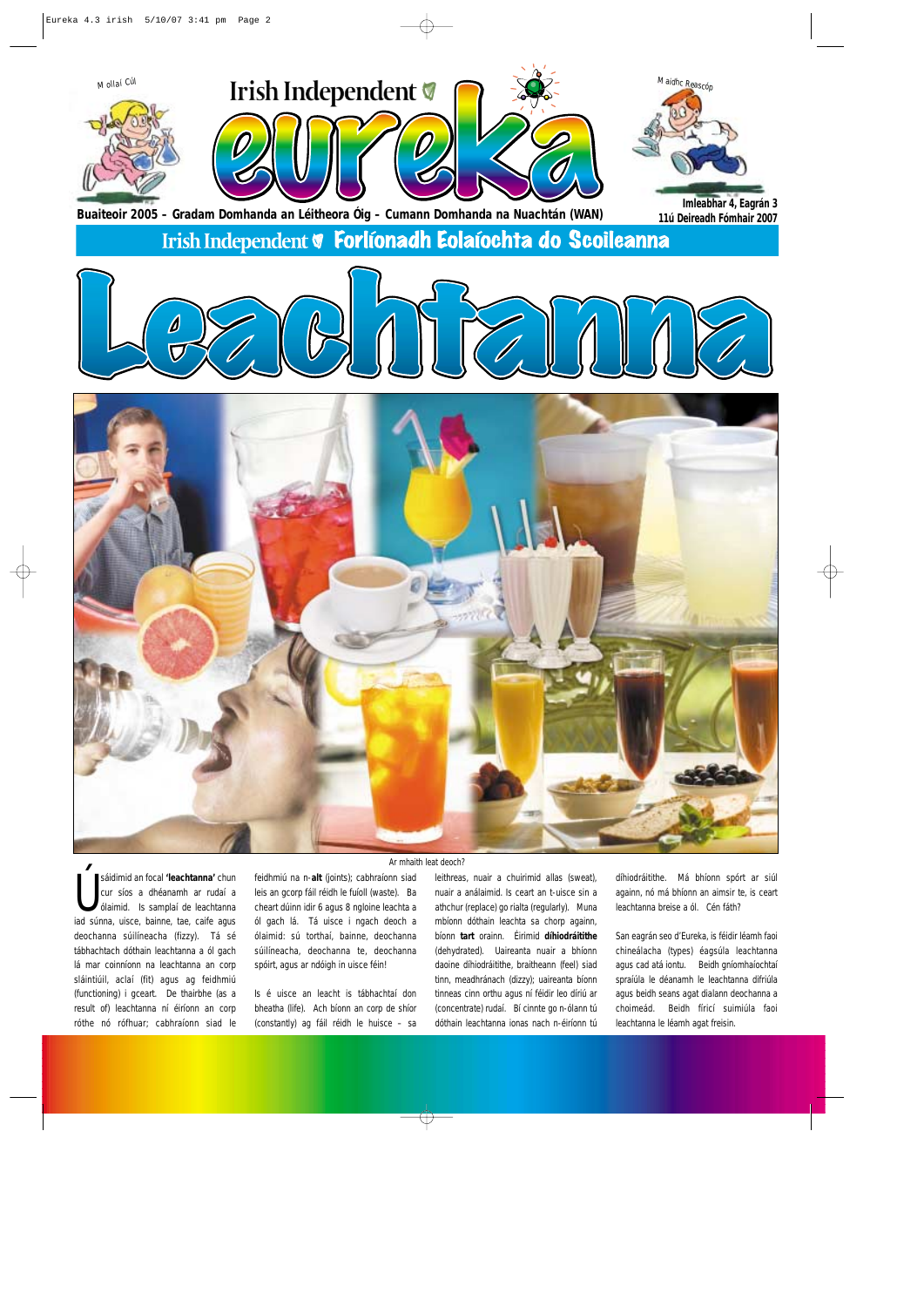### Caforahafocht

### Dialann deochanna

Tá sé tábhachtach dóthain leachtanna a ól gach lá mar coinníonn na leachtanna an corp sláintiúil agus aclaí. Ba cheart idir 6 agus 8 ngloine leachta a ól gach lá. Coinnigh dialann deochanna ar feadh seachtaine go bhfeicfidh tú an bhfuil tú ag ól dóthain leachta. Is féidir tábla mar seo a úsáid chun an méid a ólann tú gach lá a thaifeadadh (record). Gach uair a ólann tú deoch, cuir tic sa bhosca cuí (relevant). Pléigh an dialann leis an múinteoir ag deireadh na seachtaine.

| AN MÉID GLOINÍ DE LEACHTANNA ÉAGSÚLA A ÓLANN MÉ GACH LÁ |      |       |          |                  |       |
|---------------------------------------------------------|------|-------|----------|------------------|-------|
| Cé mhéad gloine?                                        | Luan | Máirt | Céadaoin | <b>Déardaoin</b> | Aoine |
| <b>Uisce</b>                                            |      |       |          |                  |       |
| Deochanna súilíneacha                                   |      |       |          |                  |       |
| Sú torthaí                                              |      |       |          |                  |       |
| Súimíní (smoothies)                                     |      |       |          |                  |       |
| Tae / caife                                             |      |       |          |                  |       |
| Scuais (squash)                                         |      |       |          |                  |       |
| Deochanna Eile                                          |      |       |          |                  |       |

Súnna Suimiúla



Ó laimid leachtanna gach lá. Arbh eol duit go bhfaighimid leachtanna i **mbia tirim** (solid) freisin? Bíonn a lán leachta i dtorthaí agus i nglasraí. An raibh a fhios agat gur féidir sú a fháil as toradh nó glasra ar bith beagnach – fiú cairéid agus cúcamair? Is maith le daoine in Éirinn sú oráiste, sú úll, sú mónóg (cranberry), sú seadóg (grapefruit), sú anann (pineapple) agus sú trátaí a ól.

Is maith an rud é sú íon (pure) a ól – cabhraíonn sé leis an gcorp ar dhá bhealach: athchuireann sé leachtanna sa chorp agus cuireann sé **vitimíní** agus **mianraí** (minerals) tábhachtacha ar fáil don chorp. Is maith le daoine **súimíní** a ól freisin. Is meascán de thorthaí úrbhruite é súimín. Is féidir iógart a chur i súimín freisin – déanann an iógart níos míne (smoother) arís é!

### **Fonser Gd6**

Cé acu toradh ina bhfuil an méid is mó leachta?



#### **BUNÁBHAIR:**

- Torthaí éagsúla m.sh úll, piorra, oráiste, líomóid, pluma Páipéar cistine
- Fáiscire (squeezer) líomóide Scian
- Prócaí (jam jars) / eascraí (beakers) Miosúr nó crúiscín tomhais

**AIRE: Iarr ar dhuine fásta cabhrú leat nuair a bhíonn tú ag gearradh na dtorthaí.** 

#### **TREORACHA:**

I ngrúpaí, déan imscrúdú a phleanáil chun fáil amach cé acu toradh ina bhfuil an méid is mó leachta. Bain úsáid as an bhfáiscire liomóide chun an t-imscrúdú a dhéanamh. Ar dtús, tuar cad a tharlóidh. Bain taitneamh as an sú a ól!

#### **SMAOINIGH AIR SEO:**

• Bí cinnte go ndéanann tú tástáil chothrom. Leid: Conas a fháiscfidh tú an sú ó na torthaí ar fad? Conas a thomhaisfidh tú an méid sú a thagann as gach toradh?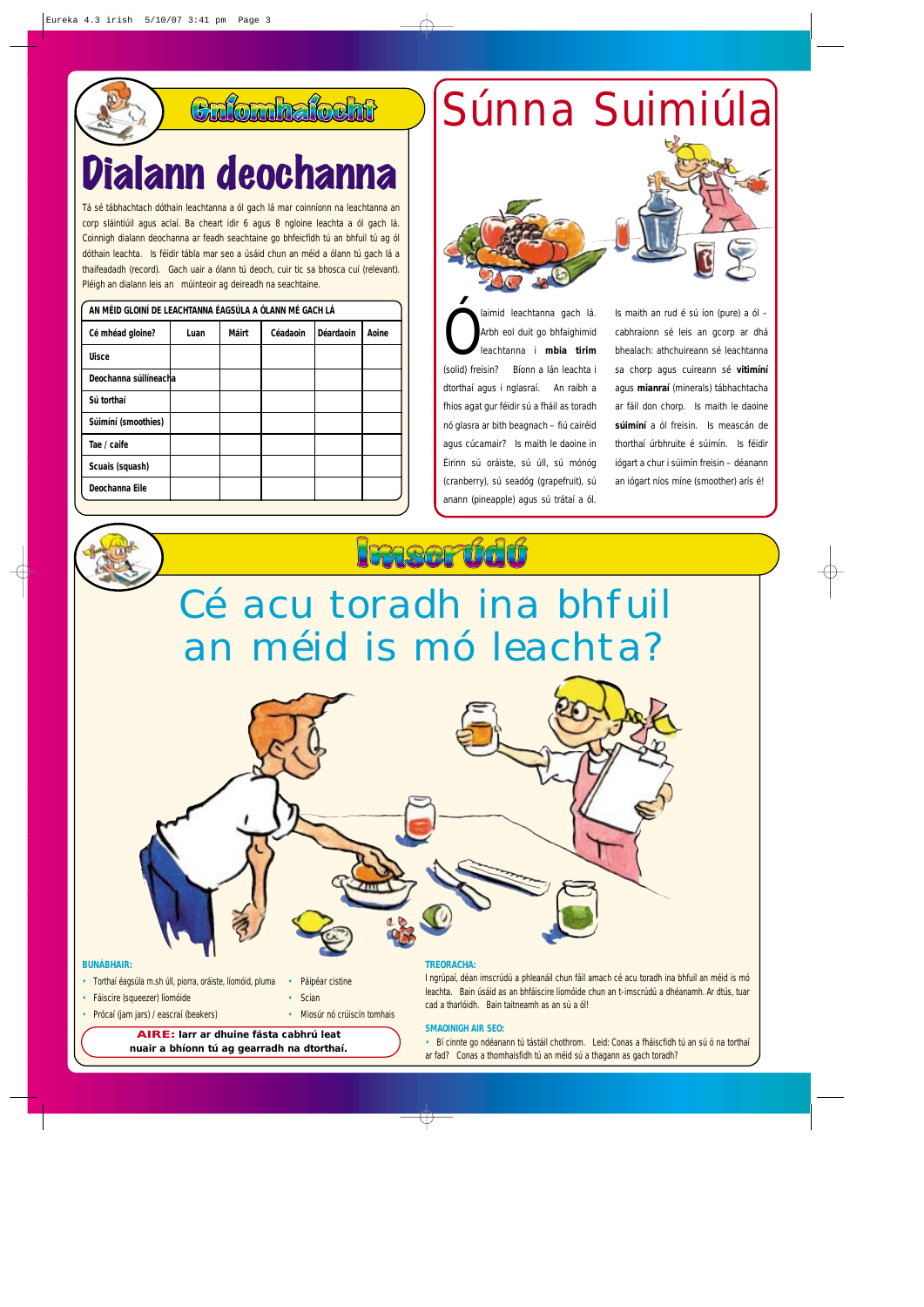

Uaireanta ceapann daoine nach bhfuil mórán taitnimh le baint as uisce a ól. Is féidir blas torthaí a chur le huisce. Seo gníomhaíocht a dhéanfaidh tástáil ar an mblaiseadh (sense of taste).

#### **BUNÁBHAIR:**

- 5 ghloine / eascra Uisce le hól Scian
- Slisní (slices) ó 4 thoradh éagsúla m.sh úll, oráiste, banana, líomóid
- Pionsúirín (pincers) nó cipín manglaim (cocktail stick)

#### **AIRE: Iarr ar dhuine fásta cabhrú leat nuair a bhíonn tú ag gearradh na dtorthaí.**

#### **TREORACHA:**

- 1. Doirt uisce isteach sna gloiní go dtí go bhfuil siad leathlán.
- 2. Cuir cúpla slisne toraidh **i gceithre cinn** de na gloiní (oráiste i ngloine amháin, úll i ngloine eile agus mar sin de). Ná cuir aon toradh sa chúigiú gloine. Cuir lipéad (label), a bhfuil ainm an toraidh air, ar na ceithre gloine.
- 3. Fág na torthaí sna gloiní ar feadh cúig nóiméad nó mar sin.
- 4. I rith na gcúig nóiméad, **breathnaigh** an dtagann athrú ar bith ar an uisce sna gloiní (bain úsáid as do chéadfaí!). **Taifead** aon athrú.
- 5. Tar éis cúig nóiméad nó mar sin, bain na slisní amach leis an bpionsúirín. Is féidir leat na torthaí a ithe.
- 6. Dún do shúile. Iarr ar chara na gloiní a thabhairt duit, ceann ar cheann. Tóg bolgam (sip) beag as gach gloine le hoibriú amach cé acu toradh a bhí i ngach gloine?

#### **SMAOINIGH AIR SEO:**

#### Cé acu toradh a raibh an blas ba láidre aige?

Ar éirigh leat oibriú amach cé acu toradh a bhí i ngach gloine?



féidir dé-ocsaíd charbóin a fheiceáil sa bhuidéal mar go **dtuaslagann** (dissolve) sí isteach sa leacht. Nuair a bhíonn an caipín dúnta ar bhuidéal ina bhfuil deoch súilíneach, ní bhíonn dóthain spáis ag an dé-ocsaíd charbóin chun bolgáin a dhéanamh agus éalú. Sin an fáth a ngiosálann (fizzes) deoch súilíneach! Ach má osclaíonn tú an buidéal, déanann dé-ocsaíd charbóin bolgáin. Gluaiseann na bolgáin seo go tapa go barr an leachta agus éalaíonn siad amach san aer. Ar chuala tú riamh fuaim shiosarnach (hissing) nuair a d'oscail tú an buidéal? Ba iad sin na bolgáin ag éalú!



#### **BAIN TRIAIL AS SEO!**

#### **BUNÁBHAR:**

Buidéal (nach bhfuil oscailte) a bhfuil deoch súilíneach ann

#### **WHAT TO DO:**

- 1. Oscail an buidéal agus éist leis an bhfuaim. Dean cur síos ar an bhfuaim.
- 2. Blais den deoch. An bhfuil sé an-súilíneach? Dún an buidéal.
- 3. Oscail an buidéal arís. Éist leis an bhfuaim don dara huair. An bhfuil an siosarnach
- chomh fada nó chomh hard an dara huair? 4. Blais den deoch arís. An bhfuil sé chomh súilíneach leis an gcéad bhlas?
- 5. Dún agus oscail an buidéal cúpla uair eile. **Breathnaigh** cad a tharlaíonn don deoch súilíneach gach uair.
- 6. Cé mhéad uair a bheidh ort an buidéal a oscailt agus a dhúnadh sula mbíonn an deoch go hiomlán leamh (flat)? **Tuar** an freagra. Pléigh conas a oibreoidh tú amach an freagra.

#### **CÉN FÁTH A DTÉANN DEOCHANNA SÚILÍNEACHA LEAMH?**

Nuair a osclaíonn tú buidéal a bhfuil deoch súilíneach ann, athraíonn dé-ocsaíd charbóin go bolgáin agus éalaíonn sé amach as an mbuidéal. Gach uair a osclaíonn tú an buidéal, éalaíonn níos mó bolgán dé-ocsaíd charbóin agus cailleann an deoch roinnt den ghiosáil. Ar deireadh, fagann an gás ar fad an deoch agus bíonn an deoch leamh.



# **Ciúirleíoch<br>Déan deoch súilíneach**

#### **BUNÁBHAIR:**

- Gloine Taespúnóg Sóid bhácála (baking soda)
- Scuais oráiste nó cuiríní dubha (blackcurrant)

#### **TREORACHA:**

- 1. Cuir beagán den scuais isteach i ngloine. Blais di. An bhfuil sí súilíneach?
- 2. Cuir leath-thaespúnóg den tsóid bhácála isteach sa scuais. Cad a tharlaíonn? An ndéanann sí fuaim?
- 3. Blais den scuais arís. Déan cur síos ar an mblas atá uirthi anois.

#### **SMAOINIGH AIR SEO:**

An bhfuil difríocht, maidir le blas, idir an scuais seo agus scuais a cheannaíonn tú i siopa? An bhfuil sí chomh súilíneach le scuais ón siopa? An éiríonn sí leamh go tapa?

#### **ARBH EOL DUIT?**

Nuair a chuireann tú sóid bhácála le scuais, déanann siad dé-ocsaíd charbóin. Cuireann an gás seo an ghiosáil sa deoch.